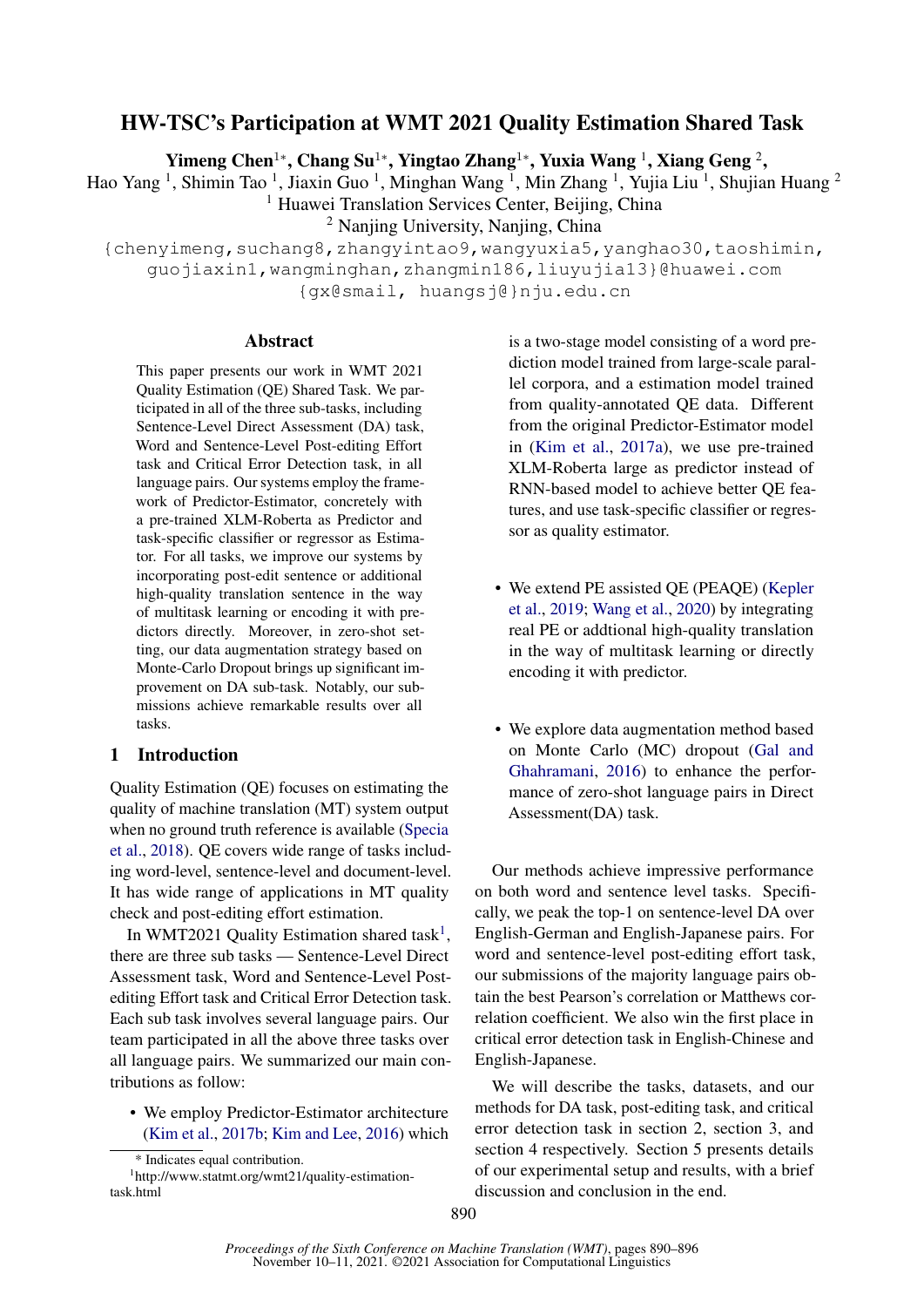### 2 Sentence-Level Direct Assessment Task

## 2.1 Task Description

The sentence-level Direct Assessment task focuses on estimating sentence-level translation quality scores which are annotated with Direct Assessment (DA) scores by professional translators. The original DA scores are in scale of 0-100. The scores are then standardised using the z-score by rater. The goal is to estimate a z-standardised DA score for each translation sentence.

Sentence-level DA task is evaluated by Pearson's correlation between the predicted score and the gold human annotated z-standardised DA score. The system is assessed from two aspects: single language pair and multilingual track which takes all languages into account, including zero-shot pairs, calculating the averaged Pearson correlation overall.

#### 2.2 Dataset

For each language, 7000, 1000 and 1000 sentence pairs are provided officially as training, development and test20 set before releasing another 1000 for the real blind test21, including highresource English-German (En-De) and English-Chinese (En-Zh), medium-resource Romanian-English (Ro-En) and Estonian-english (Et-En), lowresource Sinhalese-English (Si-En) and Nepalese-English (Ne-En), as well as Russian-English (Ru-En). Besides, 4 language pairs — English-Czech (En-Cz), English-Japanese (En-Ja), Pashto-English (Ps-En) and Khmer-English (Km-En), are only offered blind test (1000), without training data.

#### 2.3 Implemented Systems

The systems for DA employ Predictor-Estimator architecture. Following previous sota works [\(Fomicheva et al.,](#page-6-7) [2020;](#page-6-7) [Moura et al.,](#page-6-8) [2020;](#page-6-8) [Rei](#page-6-9) [et al.,](#page-6-9) [2020\)](#page-6-9), we use a pre-trained XLM-Roberta (XLM-R)[\(Conneau et al.,](#page-5-0) [2019\)](#page-5-0) model as a predictor due to its impressive performance on crosslingual downstream tasks.

Practically, we concatenate source(SRC) and target(MT) sentences in the format [CLS] SRC [EOS] [SEP] MT [EOS] following XLM-R usage, and take the embedding of pooled output of [CLS] token as features of a sentence pair. For Estimator, we simply stack two-layer FFN, taking the [CLS] feature generated above as the input to predict sentence-level DA scores.

# 2.3.1 PE Assisted Sentence-Level DA Prediction

Inspired by the Pseudo-PE techniques [\(Kepler et al.,](#page-6-4) [2019;](#page-6-4) [Wang et al.,](#page-6-5) [2020\)](#page-6-5), we take full use of postediting sentences provided in Post-editing Effort task through multitask learning. The model jointly learns to score (SRC, MT) pair in a regression task, and distinguish between translations and postedited sentences — which is the better translation in a classification task. In inference stage, the model only conducts regression task to predict DA score, as post-editing sentences are not available for blind test set.

The regression task applies loss function as:

$$
\mathcal{L}_{reg} = (\phi(E_{s,t}) - Y_{human})^2 \tag{1}
$$

where  $E_{s,t}$  is the embedding of sentence pair (source, mt),  $\phi$  is the regressor taking them as input, through a two-layer FFN to compute DA score, and  $Y_{human}$  is the Z-normalized DA score annotated by human.

The classification task forces the model to capture more expressive cross-lingual sentence representation which is paramount for DA score. In implementation, we get the model to learn which is the pair with better translation between embedding of concatenated source and target  $E_{s,t}$  and embedding of concatenated source and PE  $E_{s,p}$ . We splice two vectors in random order and apply two stacked FFN layers to compute classification result, in which 0 means the former pair is the better (i.e. the former contains PE), 1 means the former is the worse and 2 means translation and post-edit are exactly the same. Equation [\(2\)](#page-1-0) gives the loss function for the classification task, where M is the number of classes  $(M = 3)$ , Y is the binary indicator  $(0, 1, 2)$  if class label c is the correct classification for observations, P is the model predicted probabilities that the observation is of classes.

<span id="page-1-0"></span>
$$
\mathcal{L}_{cls} = -\sum_{c=0}^{M-1} Y_c \log(P_c) \tag{2}
$$

# 2.3.2 Data Augmentation for Zero-shot Languages

Instead of directly applying the multilingual DA model trained on other 7 language pairs to zeroshot languages, we exploit a data augmentation strategy based on MC dropout to improve the performance. Specifically, we compute the expectation and variance for the set of estimated DA scores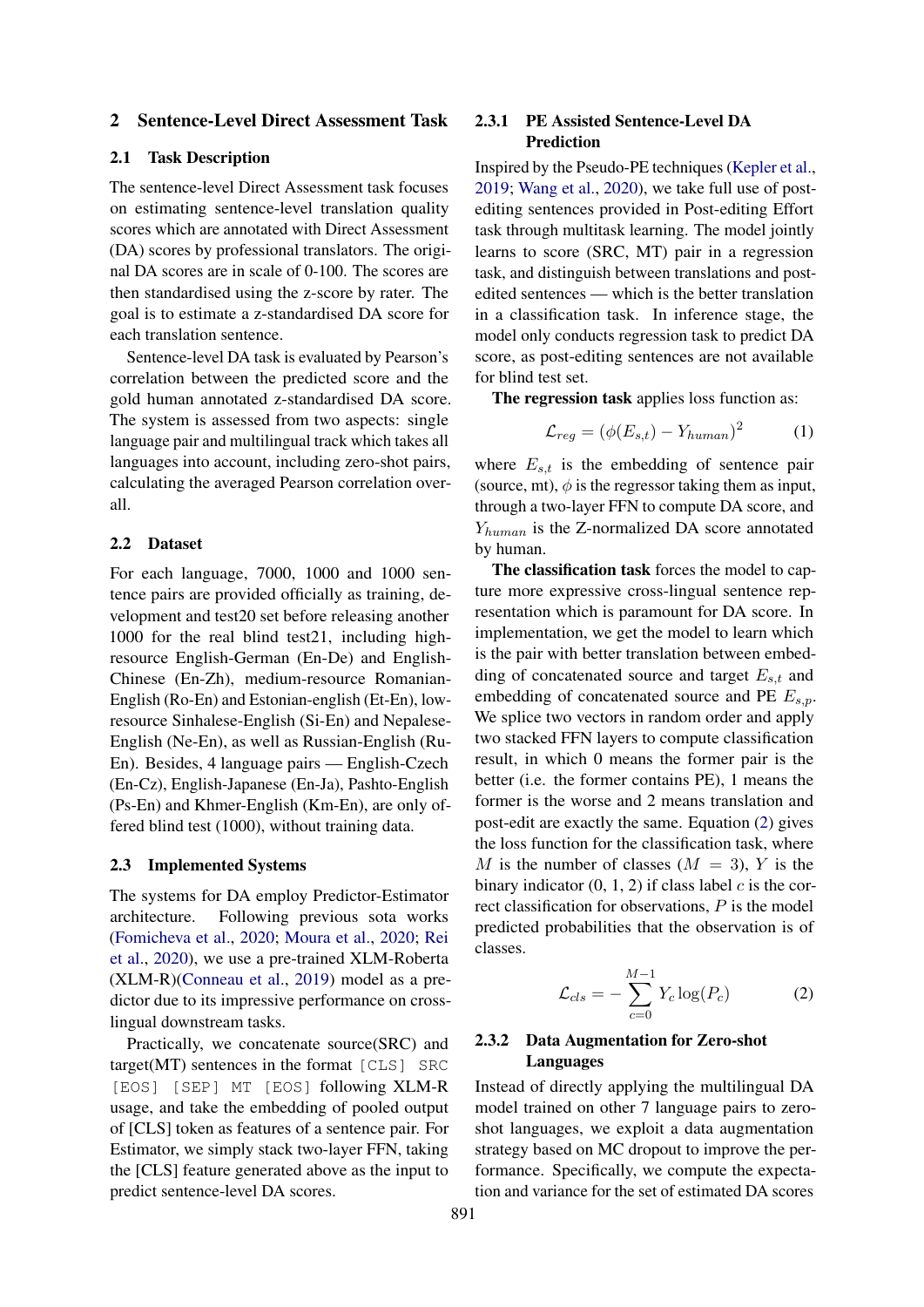of zero-shot languages obtained by performing N (N=30) stochastic forward passes through the welltrained but dropout-perturbed QE model. In order to control the uncertainty introduced by the disturbance, we only retain dropout in estimator and last two layers in XLM-R. We take variance as an indicator to detect observations with less uncertainty and use expectation as DA score label. Then, we mix the generated zero-shot DA data with randomly selected non-zero-shot training set to fine-tune the model. Experiments show that our data augmentation is effective to improve the performance, achieving better Pearson correlation.

# 3 Word and Sentence-Level Post-editing Effort Task

## 3.1 Task description

Word-Level QE estimates the translation quality by producing a sequence of tags for source and target. For target sentences(MT), each token is tagged as either OK or BAD, each gap between two words is tagged as BAD if one or more missing words should have been there, and OK otherwise. So the number of total tags for each target sentence is  $2N + 1$ , where N is the number of tokens in the target sentence. For source sentences(SRC), tokens are tagged as OK if they were correctly translated, and BAD otherwise. The number of total tags for each source sentence is  $M$ , where  $M$  is the number of tokens in the source sentence. The evaluation metrics of the word-level task is the Matthews Correlation Coefficient (MCC).

Sentence-Level QE predicts the Human Translation Error Rate (HTER). HTER is the ratio between the number of edits (insertions / deletions / replacements) needed and the reference translation length. The evaluation metrics of the sentence-level task is Pearson's correlation metric.

#### 3.2 Dataset

The dataset in these task provides the same source and translation as DA task, with an extra postedit sentence for each observation and task-specific token-level and sentence-level labels. Besides, we generate addition-translation sentence (AMT) for each source sentence by using well-trained machine translation systems. The motivation here is to add an additional criterion which is in the same language as the provided translation sentence. We suppose that to detect the difference between two sentence in the same language is a simpler task for

model. There are some important label properties to highlight:

- The number of BAD tags and OK tags is imbalanced, especially for GAP tags.
- AMT's BLEU score is significantly lower than MT taking post-edits as reference. Its average HTER is higher than MT. It indicates that the generated AMT is less closer to post-edits than MT.

#### 3.3 Method

The systems for QE shared task2 also employ Predictor-Estimator architecture[\(Kim et al.,](#page-6-1) [2017b\)](#page-6-1).

Predictor. Similar to Task1, we use pre-trained XLM-Roberta (XLM-R) model as predictor after fine-tuning it with mask language modeling task[\(Devlin et al.,](#page-6-10) [2018\)](#page-6-10) using the provided source and PE sentences. In order to improve the perfor-mance, refers to approach in [\(Wang et al.,](#page-6-5) [2020\)](#page-6-5), we concatenate SRC, MT, AMT sentences together in the format of [BOS] SRC [EOS] [SEP] MT [EOS] [SEP] AMT [EOS].

We notate the predictor as  $f$ ; SRC, MT and AMT text as  $X$  and  $Y$  and  $Z$ , corresponding features as  $H_x$ ,  $H_y$ ,  $H_z$  respectively:

$$
H_x, H_y, H_z = f(X, Y, Z),\tag{3}
$$

Estimator. We utilise 4 independent 2-layers FFN including binary three classification tasks to predict SRC word tags, MT/AMT word tags, MT/AMT gap tags respectively, and a regression task to predict HTER score of MT/AMT. All predictions are obtained by performing specific transformations  $\phi$ . We define the predicted logits of SRC word, MT word, MT gap, AMT word, AMT gap as  $\hat{V_{xw}}$ ,  $\hat{V_{yw}}$ ,  $\hat{V_{yy}}$ ,  $\hat{V_{zw}}$ ,  $\hat{V_{zy}}$ ; and HTER predicted score of MT and AMT as  $V_{yh}$ ,  $V_{zh}$ . The estimator can be described as:

$$
\begin{aligned}\n\hat{V_{xw}} &= \phi_{xw}(H_x), \\
\hat{V_{yw}} &= \phi_w(H_y), \\
\hat{V_{zw}} &= \phi_w(H_z), \\
\hat{V_{yy}} &= \phi_g(f_{cat}(H_y, \hat{V_{yw}})), \\
\hat{V_{zy}} &= \phi_g(f_{cat}(H_z, \hat{V_{zw}})), \\
\hat{V_{yh}} &= \phi_h(f_{gap}(f_{cat}(H_y, \hat{V_{yw}}, \hat{V_{yg}}))), \\
\hat{V_{zh}} &= \phi_h(f_{gap}(f_{cat}(H_z, \hat{V_{zw}}, \hat{V_{zy}}))),\n\end{aligned}
$$

where  $f_{cat}$  is the concatenate method in the last dimension,  $f_{gap}$  is the global average pooling in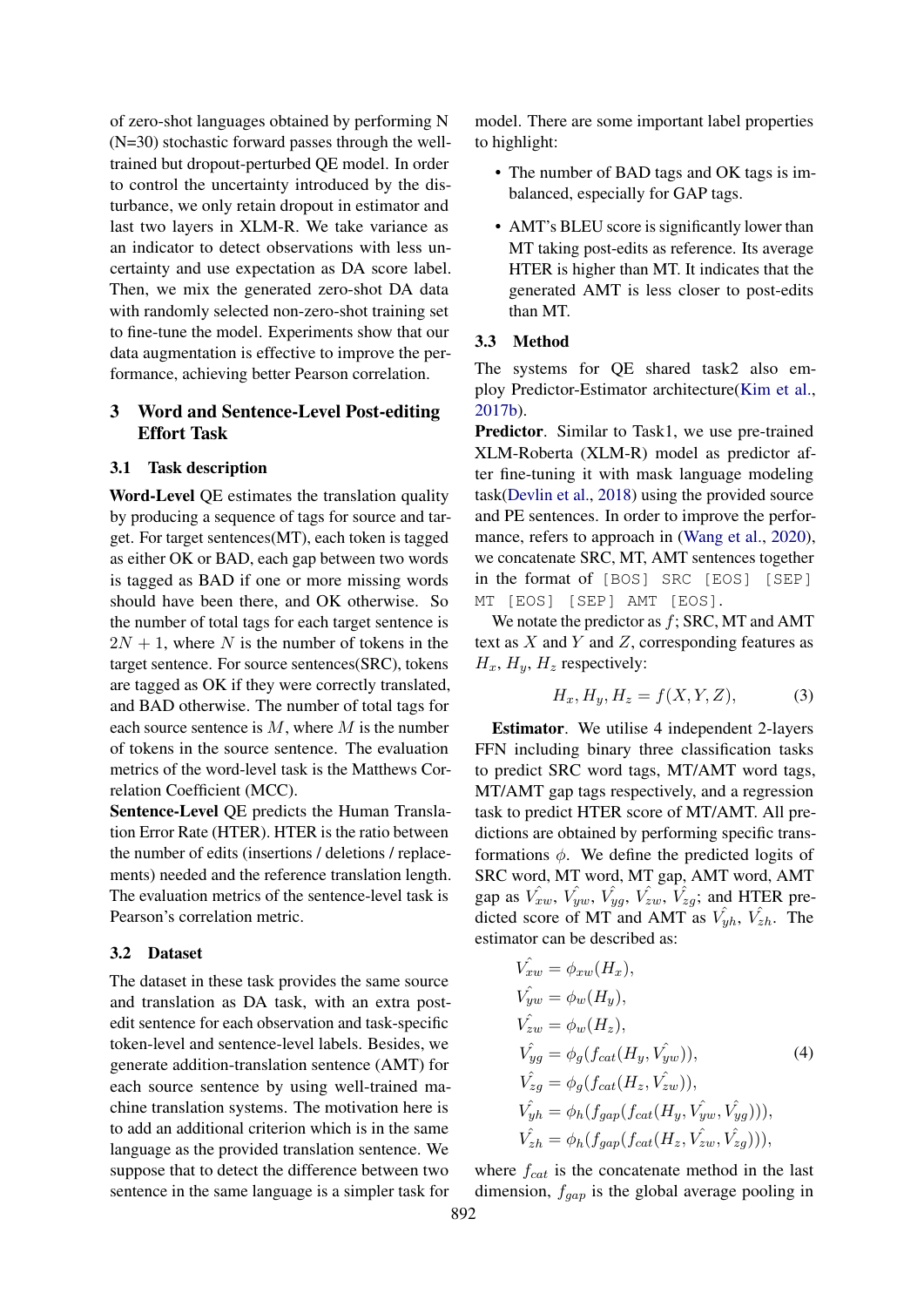the second dimension ignoring padding tokens in a batch just like [\(Lin et al.,](#page-6-11) [2013\)](#page-6-11) 3.2.

Loss. We prepend and append two special  $\langle$ *zpad* $>$  labels to the original word label sequence, append a special  $\langle pad \rangle$  label to the original gap label sequence during training, but loss of the padded labels is not computed. For all classification tasks, to deal with the problem of imbalance between OK and BAD number, we use weighted cross entropy as the loss function, and the weight is calculated as  $w_i = \frac{N}{\sum_{i=1}^{n} n_i}$  $\overline{C_i}$ , where  $w_i$  is the inverse of the proportion of the instance with class  $C_i$ . For sentencelevel HTER score loss, we use mean squared error (MSE) as the loss function. We define the tags of SRC word, MT word, MT gap, AMT word, AMT gap as  $V_{xw}$ ,  $V_{yw}$ ,  $V_{yg}$ ,  $V_{zw}$ ,  $V_{zg}$ ; and HTER score of MT and AMT as  $V_{uh}$ ,  $V_{zh}$ .

The model is trained under the multi-task learning framework by summing up the loss of all subtasks with specific weights:

$$
loss = \sum_{\tau \in \{xw, yw, yg, zw, zg\}} \lambda_{\tau} log P(V_{\tau} | X, Y, Z) + \sum_{\tau \in \{hy, hz\}} \lambda_{\tau} \sqrt{\sum (V_{\tau} - \hat{V}_{\tau})^2},
$$
(5)

where  $xw, yw, yg, zw, zg$  represents for classification tasks, hy, hz represents for regression tasks,  $\lambda$  is the weight of loss for a specific task. The multi-task framework can improve the overall performance.

# 4 Critical Error Detection

### 4.1 Task Description

This is a new QE task focusing on predicting sentence-level binary scores indicating whether or not a translation contains (at least one) critical error. The key point is to identify whether the translation will lead to misleading or more serious consequences, e.g. the translation involves critical mistranslation, hallucination or critical content deletion. Only binary prediction (whether or not any critical error contained) is required. The evaluation metrics of this task is also the MCC.

# 4.2 Dataset

The dataset contains 4 languages which are English-German, English-Chinese, English-Czech, English-Japenese. 7000 training, 1000 validation, and 1000 blind test sentence pairs are available for each language. Ground truth label has two classes, NOT means no catastrophic error, and ERR means at

<span id="page-3-0"></span>

| Language | <b>Baseline</b> | +Multitask | +Ensemble |
|----------|-----------------|------------|-----------|
| $En$ -De | 0.490           | 0.552      | 0.547     |
| $En-Zh$  | 0.494           | 0.502      | 0.519     |
| $Ro$ -En | 0.886           | 0.897      | 0.902     |
| $Et$ -En | 0.798           | 0.805      | 0.814     |
| $Ne$ -En | 0.776           | 0.789      | 0.801     |
| $Si$ -En | 0.648           | 0.677      | 0.675     |
| $Ru$ -En | 0.761           | 0.787      | 0.787     |
| Average  | 0.693           | 0.716      | 0.721     |

Table 1: Pearson correlation between prediction of our system and human DA judgement of non-zero-shot language pairs on test20 set.

<span id="page-3-1"></span>

| Language            | <b>Baseline</b> | +AugData | $+AII$ |
|---------------------|-----------------|----------|--------|
| $En$ -De            | 0.481           |          | 0.584  |
| $En-Zh$             | 0.523           |          | 0.583  |
| Ro-En               | 0.878           |          | 0.901  |
| $Et$ -En            | 0.775           |          | 0.808  |
| $Ne$ -En            | 0.810           |          | 0.858  |
| Si-En               | 0.564           |          | 0.581  |
| $Ru-En$             | 0.753           |          | 0.787  |
| $En-Cz$             | 0.546           | 0.557    | 0.573  |
| En-Ja               | 0.297           | 0.349    | 0.364  |
| $Ps$ -En            | 0.592           | 0.622    | 0.622  |
| $Km$ -En            | 0.661           | 0.653    | 0.659  |
| <b>Multilingual</b> | 0.621           |          | 0.665  |

Table 2: Pearson correlation between prediction of our system and human DA judgement on test21 set.

least one catastrophic error in the translation. It is noticed that the number of NOT and ERR tag is imbalanced.

### 4.3 Methods

Similar as the above two tasks, our baseline system takes pre-trained XLM-R as predictor, stacked FFN layers as binary classifier. We also experimented with replacing XLM-R by mBART [\(Liu et al.,](#page-6-12) [2020\)](#page-6-12) and replacing FFN layers with TextCNN, Bi-LSTM and other types of network.

Based on the intuition that the semantic difference between two monolingual sentences are easier to distinguish than that of two cross-lingual sentences, we propose to incorporate a "good" MT of the source sentence into *(src. mt)* pair during training, so that the auxiliary information provided by the "good" MT can help the model to directly compare *mt* with MT+*src*, instead of only depending on cross-lingual *src*. With consideration of expensive overhead of manual translation, we assume that au-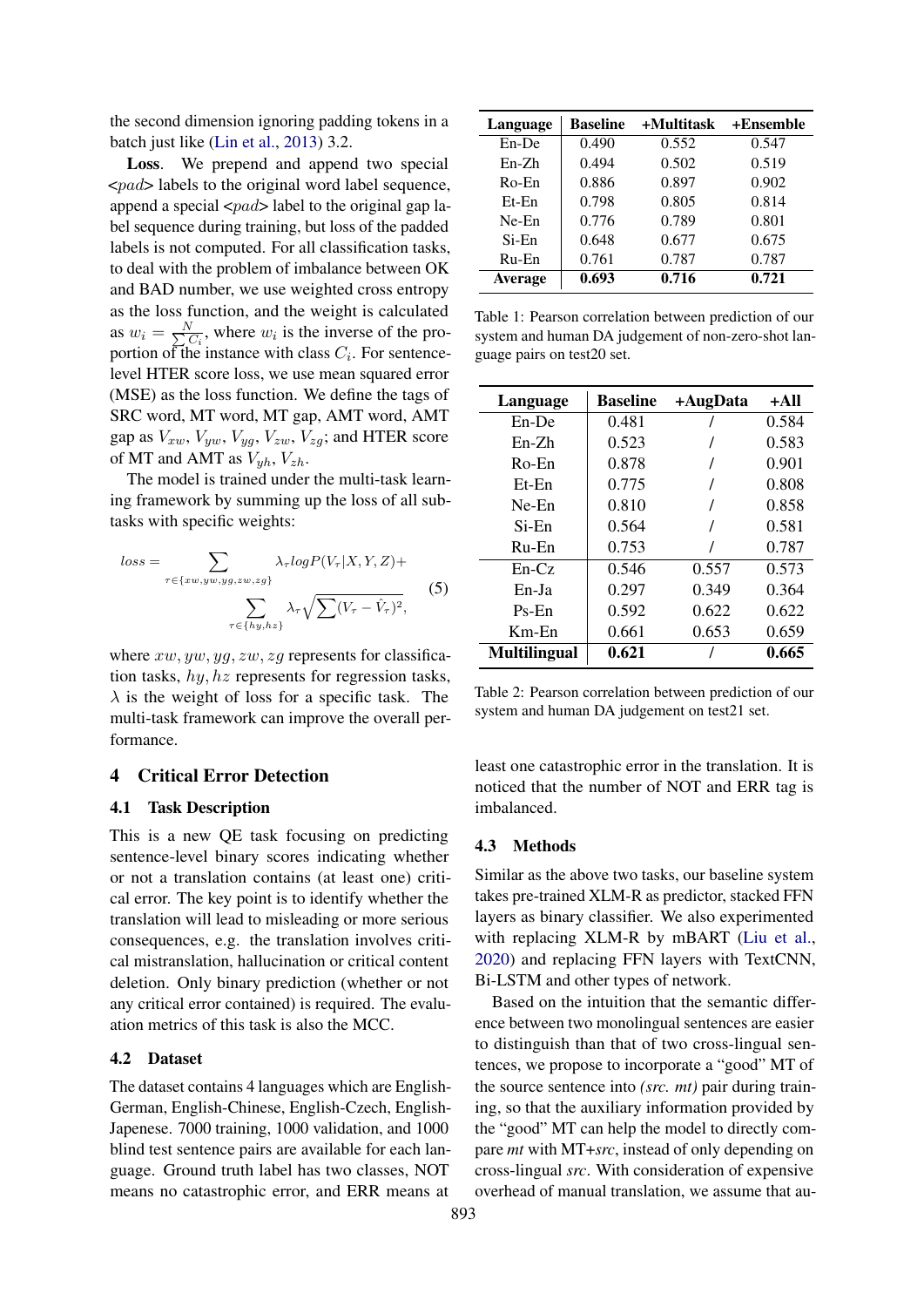<span id="page-4-2"></span>

| Score           | <b>Method</b>     | En-Zh  |                  | $En-DE$ |        | $Ru$ -En | Ro-En  | Et-En  | Si-En  | Ne-En               |
|-----------------|-------------------|--------|------------------|---------|--------|----------|--------|--------|--------|---------------------|
|                 | baseline(dev)     | 0.3013 |                  | 0.4910  | 0.4475 |          | 0.5381 | 0.5997 | 0.6062 | 0.5899              |
| Pearsonr        | $+AMT(dev)$       | 0.3481 |                  | 0.6003  |        | 0.5387   | 0.8479 | 0.7832 | 0.8031 | 0.6902              |
|                 | $+Ensemble(dev)$  | 0.3772 |                  | 0.6678  |        | 0.5704   | 0.8914 | 0.8249 | 0.8573 | 0.7849              |
|                 | All(test)         | 0.3681 |                  | 0.6531  | 0.5615 |          | 0.8623 | 0.8094 |        | 0.7976              |
|                 | baseline(dev)     | 0.1991 |                  | 0.3019  |        | 0.2904   | 0.4132 | 0.4173 | 0.3899 | 0.4027              |
| <b>SRCW</b>     | $+AMT(dev)$       |        | 0.2895           | 0.4378  |        | 0.3991   | 0.6027 | 0.5204 | 0.5780 | 0.5109              |
|                 | $+Ensemble(dev)$  | 0.3128 |                  | 0.4502  |        | 0.4277   | 0.6374 | 0.5396 | 0.6033 | 0.5576              |
|                 | All(test)         |        | 0.3098<br>0.4499 |         |        | 0.4258   | 0.6140 | 0.5490 | 0.6159 | 0.5450              |
|                 | baseline(dev)     | 0.1354 |                  | 0.3988  |        | 0.3500   | 0.4980 | 0.4533 | 0.5393 | 0.4418              |
| <b>MTW</b>      | $+AMT(dev)$       | 0.3346 |                  | 0.4907  |        | 0.4331   | 0.6642 | 0.6006 | 0.7446 | 0.6721              |
|                 | +Ensemble(dev)    | 0.3726 |                  | 0.5149  |        | 0.4479   | 0.6807 | 0.6177 | 0.8102 | 0.7007              |
|                 | All(test)         | 0.3536 |                  | 0.5095  |        | 0.4507   | 0.6664 | 0.6058 | 0.8469 | 0.6741              |
|                 | baseline(dev)     | 0.0998 |                  | 0.1987  |        | 0.2249   | 0.2856 | 0.2017 | 0.2844 | 0.3129              |
| <b>MTG</b>      | +AMT(dev)         | 0.1799 |                  | 0.3101  |        | 0.3481   | 0.4379 | 0.3119 | 0.5023 | 0.4001              |
|                 | $+E$ nsemble(dev) | 0.1822 |                  | 0.3158  |        | 0.3725   | 0.4531 | 0.3280 | 0.5573 | 0.4490              |
|                 | All(test)         | 0.1719 |                  | 0.2997  |        | 0.3877   | 0.4457 | 0.3115 | 0.6392 | 0.4027              |
|                 |                   |        |                  |         |        |          |        |        |        |                     |
| <b>Score</b>    | <b>Method</b>     |        |                  | En-Cs   | En-Jp  |          | Ps-En  | Km-En  |        | <b>Multilingual</b> |
| <b>Pearsonr</b> | baseline(test)    |        |                  | 0.2910  | 0.0999 |          | 0.3722 | 0.3571 | 0.5002 |                     |
|                 | +Ensemble(test)   |        | 0.4750           |         | 0.2620 |          | 0.5343 | 0.4750 | 0.6314 |                     |
| <b>SRCW</b>     | baseline(test)    |        |                  | 0.1981  | 0.1523 |          | 0.2344 | 0.3183 |        |                     |
|                 | +Ensemble(test)   |        |                  | 0.3128  | 0.2166 |          | 0.3044 | 0.4101 |        |                     |
| <b>MTW</b>      | baseline(test)    |        |                  | 0.2107  | 0.1372 |          | 0.2789 | 0.3077 |        |                     |
|                 | +Ensemble(test)   |        |                  | 0.3801  | 0.2581 |          | 0.4497 | 0.6364 |        |                     |
| <b>MTG</b>      | baseline(test)    |        |                  | 0.1149  | 0.0901 |          | 0.1342 | 0.2691 |        |                     |
|                 | +Ensemble(test)   |        |                  | 0.2126  | 0.1523 |          | 0.2602 | 0.4190 |        |                     |

Table 3: Pearsonr correlation, MCC of words in SRC, MCC of words in MT and MCC of gaps in MT between prediction of our system and labels. SRCW is SRC words MCC, MTW is MT words MCC, MTG is MT gaps MCC, Test20 set is used as training set. Results of test set are from official leaderboard.

tomatic machine translation (AMT) of top commercial machine translation tools can also be competent at this work. Practically, we apply Baidu Fanyi  $2$  and Google Translate  $3$  API, obtaining two corresponding AMTs given a source sentence. Then we concatenate it with source and original machine translation in the format of [CLS] SRC [EOS] [SEP] MT [EOS] [SEP] AMT [EOS], followed by encoding the concatenated triplet to the predictor.

Voting-Based Ensemble. Finally, we ensemble several models and take their majority voting as prediction results.

# 5 Experimental Results

### 5.1 Task1: Sentence-level Direct Assessment

Experimental Settings Our system is implemented with hugging face transformers package. The pre-trained xlm-roberta-large model which has approximately 550M parameters is taken as predictor. We train the predictor and the estimator together on the multilingual QE DA dataset using Adam[\(Kingma and Ba,](#page-6-13) [2015\)](#page-6-13) as optimizer with constant learning rate of  $1e^{-6}$  and training batch size of 16. The model is trained on a Nvidia Tesla V100 GPU.

Results Table [1](#page-3-0) shows the results on test20 set. Our baseline is the system described in section 2.3. +multitask method is introduced in section 2.3.1. To achieve more competitive scores while also maintain a relatively small number of parameters, we ensemble our result with MC dropout approach, that is to run  $N(N=50)$  pass forwards with dropout and take the expectation of the N predictions as final answers. Table [2](#page-3-1) presents the experimental results on blind test21 set. The baseline here is the same as Table [1](#page-3-0) baseline. +AugData is the approach mentioned in section 2.3.2. +All is our final submitted result that integrates multi-task, data augmentation and ensemble.

<span id="page-4-0"></span><sup>2</sup><https://fanyi.baidu.com/>

<span id="page-4-1"></span><sup>3</sup><https://translate.google.com/>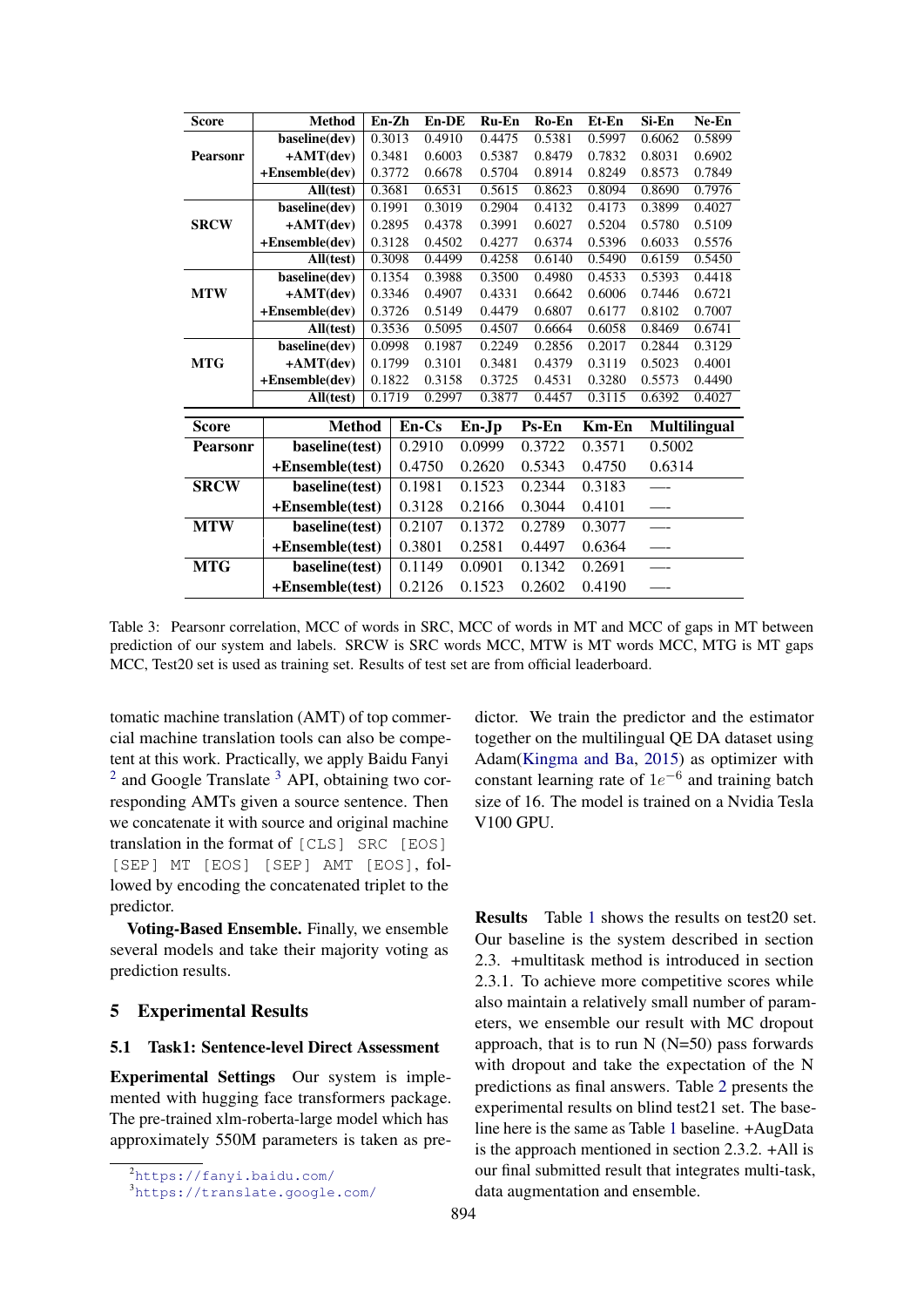<span id="page-5-3"></span>

| <b>Dataset</b> | <b>Pre-trained Model</b> | <b>Classification Layer</b> | AMT               | $En-Zh$ | <b>En-De</b> | $En-Cs$ | En-Ja  |
|----------------|--------------------------|-----------------------------|-------------------|---------|--------------|---------|--------|
| Dev            | baseline                 |                             |                   | 0.1873  | 0.4008       | 0.3974  | 0.2193 |
|                | <b>MBart</b>             | <b>FFN</b>                  |                   | 0.2317  | 0.3940       | 0.4112  | 0.2148 |
|                | XLMR-Large               |                             |                   | 0.2989  | 0.4846       | 0.4537  | 0.2744 |
|                |                          | <b>TextCNN</b>              |                   | 0.1820  | 0.2008       | 0.2139  | 0.1429 |
|                | XLMR-Large               | Bi-LSTM                     |                   | 0.2350  | 0.4279       | 0.4132  | 0.1981 |
|                |                          | <b>RCNN</b>                 |                   | 0.2045  | 0.3850       | 0.3463  | 0.2523 |
|                | XLMR-Large               | <b>FFN</b>                  | <b>BaiduTrans</b> | 0.3474  | 0.4623       | 0.4372  | 0.2948 |
|                |                          |                             | GoogleTrans       | 0.2515  | 0.4732       | 0.4551  | 0.2724 |
|                |                          | 0.3962                      | 0.5104            | 0.4854  | 0.3542       |         |        |
| Test           | Ensemble                 |                             |                   |         | 0.4899       | 0.4482  | 0.3184 |

Table 4: MCC of all language pairs over development(dev) set and test set.

# 5.2 Task2: Word and Sentence-Level Post-editing Effort Task

Settings: The batch size in training stage is 8. We use Adam as optimizer with learning rate of  $2e^{-5}$ . Each estimator FFN layer has a 0.1 dropout. Loss weight are:  $(\lambda_{wh} = 2, \lambda_{zh} = 2, \lambda_{xw} = 4,$  $\lambda_{yw} = 1, \lambda_{yg} = 1, \lambda_{zw} = 1, \lambda_{zq} = 1$  / 12. Our model params is 560,944,640, disk footprint(in bytes, without compression) is 2,243,954,093.

Results Table [3](#page-4-2) shows the results on dev and test21 set. Our baseline is the QE system without AMT data. +AMT method is the QE system with AMT data. In the experiments, we generate 3 different kinds of AMT data with the machine translation system trained for the WMT2021 Machine Translation of News Shared Task, Baidu Fanyi [4](#page-5-1) and Google Translate<sup>[5](#page-5-2)</sup>. For each kind of AMT, we run N ( $N=10$ ) pass forward with dropout=0.1 using the a unified model trained with all AMT together. The expectations of 3N predictions of score and token labels is taken as the final answers.

### 5.3 Task3: Critical Error Detection

Table [4](#page-5-3) shows the results of our system on development and blind test set. Experiments show that the best results obtained when applying XLMR-Large and FFN layer on development set. The involvement of AMT also brings significant improvement over all language pairs. For ensemble settings, we ensemble multiple models with different pre-trained models and classification layers using voting-based method as introduced in section 4.3.

In order to solve the problem of label imbalance,

we also investigate different label weights when computing cross-entropy loss. Due to the large gap between the number of NOT and ERR labels in the dataset, the weights(NOT:ERR) are clipped as 1:6, 1:4, 1:5, 1:15 for enzh, ende, encs, enja. Meanwhile, to better fit the data in the test set and avoid over-fitting, we utilise dropout with rate of 0.1 and weight decay of  $1e^{-5}$ .

## 6 Conclusion

We present our work on WMT 2021 QE shared task in this paper. For all the three tasks to estimate sentence-level DA, token and sentence-level post-edit effort and sentence-level critical error, we employ predictor-estimator framework as our baseline. To further boost performance, we investigate the usage of additional high-quality translations. For task1, we mainly focus on introducing postedits with multi-task learning. Also, the effect of data augmentation method based on MC dropout is studied here to improve the result of zero-shot pairs. For task 2 and 3, we generate high-quality translations for each observation using multiple welltrained machine translation systems. By directly concatenating AMT with the original source and target sentence then encoding it with pre-trained predictor, we achieved remarkable results over all language pairs and tasks. In future, we will continue to invest time and effort on studying the effect of involving additional translations into QE tasks, for example, how the additional translation quality will affect QE performance, what the better ways are to incorporate additional translations in.

### References

<span id="page-5-1"></span><sup>4</sup><https://fanyi.baidu.com/>

<span id="page-5-2"></span><sup>5</sup><https://translate.google.com/>

<span id="page-5-0"></span>Alexis Conneau, Kartikay Khandelwal, Naman Goyal, Vishrav Chaudhary, Guillaume Wenzek, Francisco